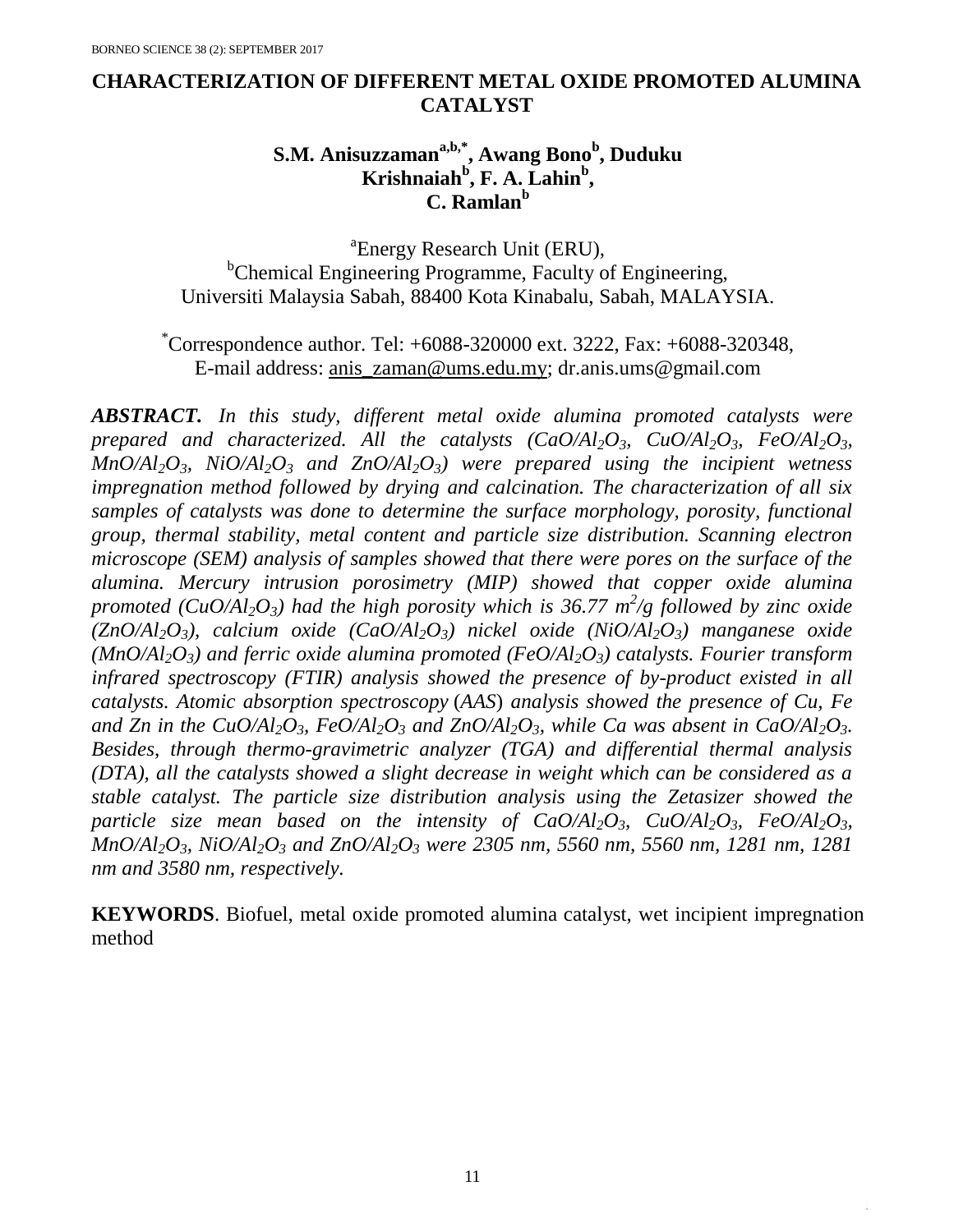#### **INTRODUCTION**

Fossil fuels are the main source of energy worldwide. The nature of fossil fuels is unsustainable and their cost is rapidly increasing. Besides that, fossil fuels have huge environmental impact including greenhouse effect which cause global warming and climate change (Aliyu *et al.,* 2014; Dorado *et al.,* 2003). An alternative and renewable energy source such as biomass has been developed in order to decrease the dependence on fossil fuels and reduce the carbon dioxide  $(CO<sub>2</sub>)$  emissions (Gan and Li, 2008; Hashim and Ho, 2011). Even though the generation of energy out of this fuel releases  $CO<sub>2</sub>$ , it is in fact much lower compared to the  $CO<sub>2</sub>$  emissions from fossil fuels. Besides, the  $CO<sub>2</sub>$  release from the biomass is available to produce a new biomass via photosynthesis process where the  $CO<sub>2</sub>$ in the air react with water and sunlight to produce carbohydrates that form the building blocks of biomass (McKendry, 2002).

In order to make use of the biomass energy potential, several conversion methods can be applied including biochemical and thermochemical conversion. In biochemical conversion processes, basically the biomass or biomass-derived compounds will be converted into desirable products with the presence of enzymes and microorganisms as the biocatalysts. This process produces a small number of discrete products in high yield using biological catalysts (Bridgwater, 2011). In thermochemical conversion, there are three main thermal processes available including pyrolysis, gasification and combustion.

Like biochemical conversion, thermochemical conversion can also be done with and without the presence of catalyst. Catalyst accelerates a chemical reaction without affecting the position of the equilibrium (Hagen, 2006). It increases the rate of a reaction without modifying the overall standard Gibbs energy change in the reaction. A variety of metal oxide promoted alumina catalyst was synthesized using the incipient wetness impregnation method. Impregnation is contacting a solid with a liquid containing the components to be deposited on the surface (Haber *et al.,* 1995).

In this study, six types of metal oxide alumina promoted catalysts were prepared and characterized accordingly. All of these catalysts were characterized using scanning electron microscope (SEM), mercury intrusion porosimetry (MIP), fourier transform infrared spectroscopy (FTIR), atomic adsorption spectrophotometer (AAS), thermal gravimetric analysis (TGA) and Zetasizer. Impregnation method which was chosen in this study was contacted with a certain amount of solution of the metal precursor followed by drying and calcination. Table 1 summarized the previous studies of different metal oxide catalysts preparation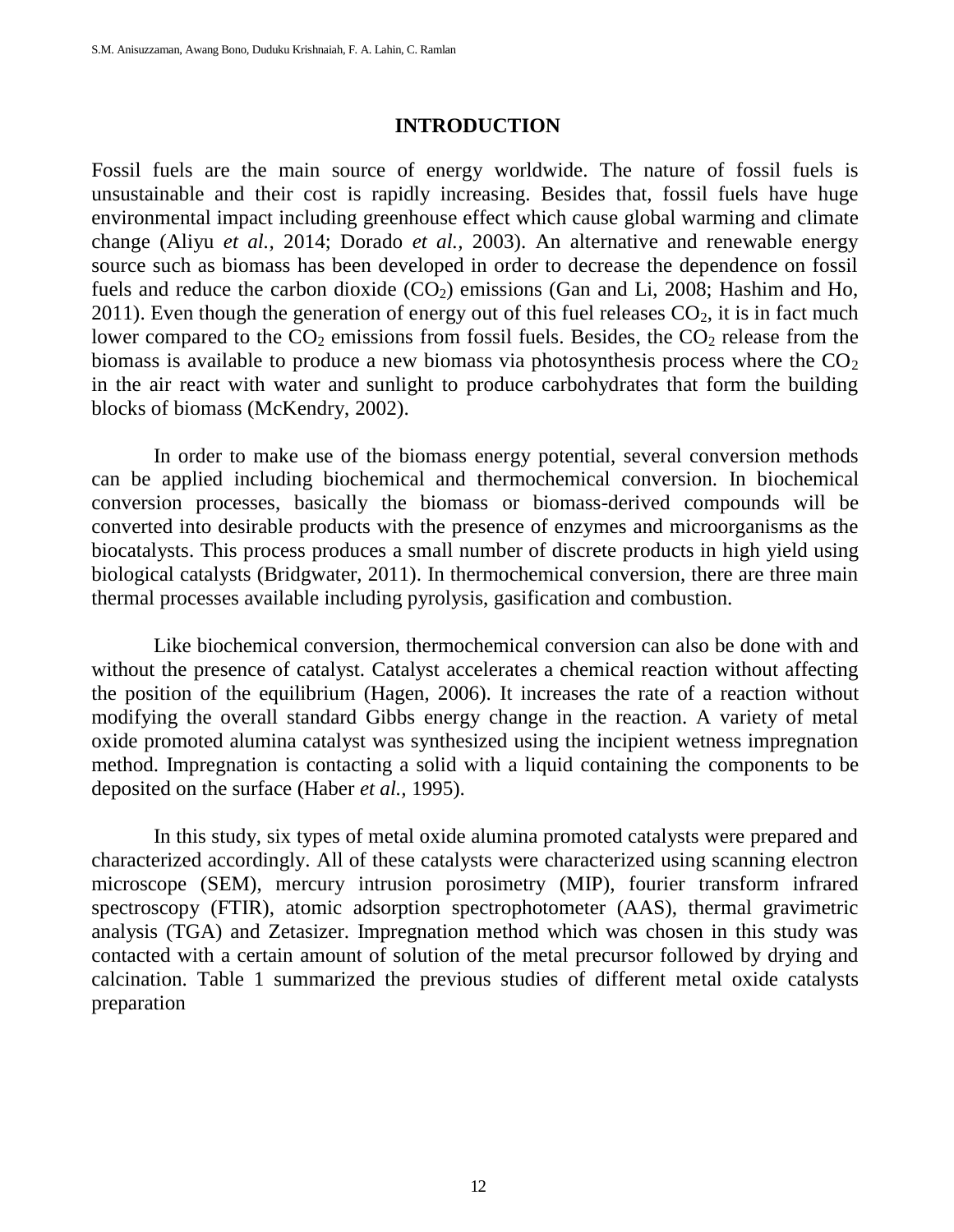| Reference                        | Impregnation method                                                                                                                                                                                                                                                                                                                                                                                      | Drying method                                                                                            | Calcination method                                                                                                   |
|----------------------------------|----------------------------------------------------------------------------------------------------------------------------------------------------------------------------------------------------------------------------------------------------------------------------------------------------------------------------------------------------------------------------------------------------------|----------------------------------------------------------------------------------------------------------|----------------------------------------------------------------------------------------------------------------------|
| Huang                            | et x-Al2O3 was ground to 150-250 um particles.                                                                                                                                                                                                                                                                                                                                                           | The wet solid                                                                                            | The<br>catalyst                                                                                                      |
| al., 2005                        | The appropriate amount of metal nitrate,<br>$(\text{Zn}(\text{NO}_3)_2.6\text{H}_2\text{O})$ , dissolved in distilled water to<br>form an aqueous solution. The solution was<br>added dropwise to v-Al2O3 particles and the<br>solid was shaken for 10 min to ensure uniform<br>distribution of the solution.                                                                                            | was dried in air<br>$(90^{\circ}C, 16 \text{ hours})$                                                    | precursors<br>were<br>calcined at 500°C for 3<br>hours in static air, at<br>the temperature ramp<br>rate of 10°C/min |
| Bakar<br>al., 2009               | et Ni(NO3)2.6H2O was dissolved with minimum Dried at 80°C for Calcined in air at<br>amount of distilled water. Mixed catalysts 24 hours<br>solution was prepared by mixing appropriate<br>amount of metal nitrate salts. Wet impregnation<br>method was used to prepare Al2O3 supported<br>catalyst by impregnating the catalyst solution on<br>Al <sub>2</sub> O <sub>3</sub> beads support for 15 min. |                                                                                                          | 400°C for 5 hours                                                                                                    |
| Kiss et al.,<br>2012             | Spinels of Zn, Mg and Cu were synthesized by<br>impregnation of alumina or their precursors,<br>corresponding metal<br>with<br>the<br>salts.<br>Zn(NO <sub>3</sub> ) <sub>2</sub> .6H <sub>2</sub> O and Cu(NO <sub>3</sub> ) <sub>2</sub> .3H <sub>2</sub> O in a queous<br>solution.                                                                                                                   | The<br>impregnation<br>sample<br>precursors were<br>dried at 105 °C<br>ovemight.                         | Calcined at 350°C for<br>4 hours in air                                                                              |
| Buitrago-<br>Sierra<br>al., 2012 | The alumina was <u>calcined</u> at 500°C for 5 hours.<br>et The ZnQ-modified alumina support were<br>prepared by impregnating the x-Al2O3 with an<br>aqueous solution of Zn(NO <sub>3</sub> ) <sub>2</sub> .6H <sub>2</sub> O. The slurry<br>formed was stirred at room temperature for 12<br>hours and the excess solvent was removed by<br>heating at 80°C under vacuum in a rotary<br>evaporator.     | at $100^{\circ}$ C                                                                                       | The solids were Calcined at 700°C for<br>dried overnight 4 hours at a heating<br>rate of 2 K $min^{-1}$              |
| Rosal<br>et<br>al., 2010         | The $MnQ_x/A_2O_3$ catalyst was prepared by Dried in air at Calcined at 500°C for<br>incipient wetness impregnation dried v-Al2O3<br>using<br>aqueous<br>solution<br>an<br>οf<br>$Mn$ (CH <sub>3</sub> COO) <sub>2</sub> .4H <sub>2</sub> O.                                                                                                                                                             | $150^{\circ}$ C                                                                                          | 3 hours                                                                                                              |
| Zabeti<br>et<br>al., 2009        | 8 g of x-alumina in powder form was preheated<br>at 600°C for 1 hour to remove physisorbed<br>water. For each catalyst, a desired amount of<br>precursor was dissolved in 50 mL of distilled<br>water and introduced onto the alumina in a glass<br>flask; the mixture was stirred for 4 hours at room<br>temperature.                                                                                   | The<br>in an oven in for 5 hours.<br>order to remove<br>water<br>through<br>evaporation.                 | obtained All catalysts were<br>precipitation was calcined in air at<br>heated overnight desired temperature          |
| Zabeti<br>al., 2010              | et The CaQ/Al2O3 catalyst was prepared using<br>optimum condition, calcium a cetate with a mass<br>ratio of 1:1 to the support was dissolved in 50<br>mL of distilled water and stirred with 40 g<br>alumina at room temperature for 4 hr.                                                                                                                                                               | The<br>slurry<br>heated up<br>100°C in an oven fumace.<br>ovemight<br>m<br>order to remove<br>the water. | obtained Catalyst was calcined<br>was in air at 718°C for 5<br>at hours using a muffle                               |

# Table 1: Previous studies of different metal oxide catalysts preparation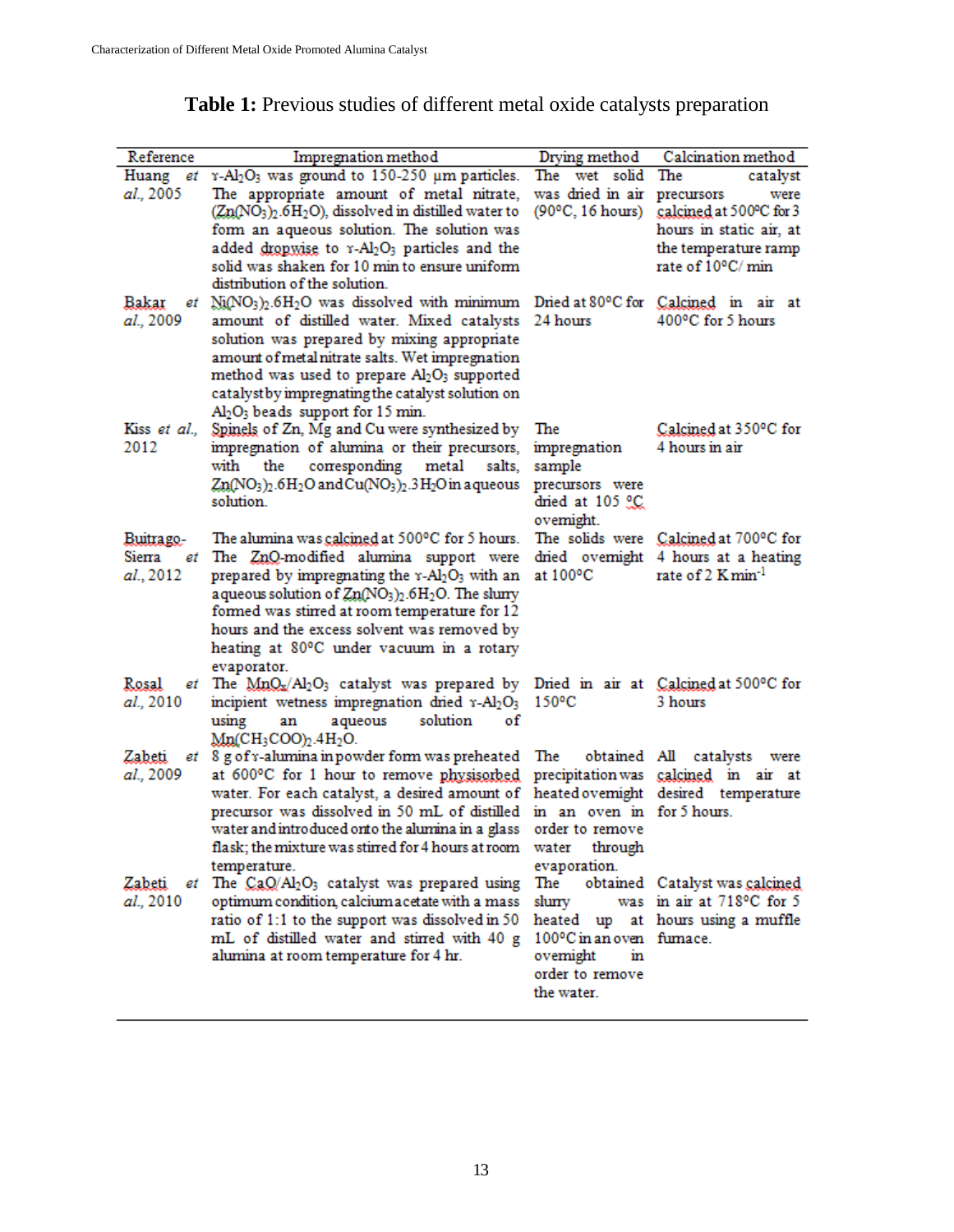### **MATERIALS & METHODS**

### **Materials**

The activated alumina was obtained from Edwards High Vacuum Int. In this study, a total of six metal nitrate were used, one of the metal nitrate was calcium nitrate tetrahydrate  $[Ca(NO<sub>3</sub>)<sub>2</sub>4H<sub>2</sub>O]$ , in crystalline form, and it was obtained from R & M Marketing, Essex, U.K, while the rest, copper (II) nitrate trihydrate,  $Cu(NO<sub>3</sub>)<sub>2</sub>$ . 3H<sub>2</sub>O; ferric (III) nitrate nonahydrate, Fe(NO<sub>3</sub>)<sub>3</sub>.9H<sub>2</sub>O; nickel (II) nitrate hexahydrate, Ni(NO<sub>3</sub>)<sub>2</sub>.6H<sub>2</sub>O ; manganese (II) nitrate tetrahydrate,  $Mn(NO<sub>3</sub>)<sub>2</sub>$ .4H<sub>2</sub>O ; zinc nitrate hexahydrate,  $Zn(NO<sub>3</sub>)<sub>2</sub>$ .6H<sub>2</sub>O were in liquid form, and all of these metal nitrates were obtained from Scharlab S.L. The mass for each metal solution varied from one another since each metal have their own properties that affect the molarity of solution formed. By following Hongmei method, molarity of 0.2M is fixed for each solution. By using this molarity, the mass and volume for each metal used was calculated accordingly.

#### **Incipient wetness impregnation**

All the metal oxide promoted alumina catalysts were prepared using the incipient wetness impregnation method followed by drying and calcination. The alumina was first calcined for 1 hour at  $600^{\circ}$ C before used so that the physisorbed water can be removed. An appropriate amount of metal nitrate,  $Ca(NO<sub>3</sub>)<sub>2</sub>$ .4H<sub>2</sub>O, Fe(NO<sub>3</sub>)<sub>3</sub>.9H<sub>2</sub>O, Zn(NO<sub>3</sub>)<sub>2</sub>.6H<sub>2</sub>O,  $Ni(NO<sub>3</sub>)<sub>2</sub>·6H<sub>2</sub>O$ ,  $Cu(NO<sub>3</sub>)<sub>2</sub>·3H<sub>2</sub>O$  and  $Mn(NO<sub>3</sub>)<sub>2</sub>·4H<sub>2</sub>O$ , were dissolved in distilled water (0.9 mL) to form an aqueous solution. Then, the aqueous solution was introduced into 1 g of the alumina and stirred at room temperature for 4 hours. The obtained slurry was dried at  $120^{\circ}$ C for 18 hours and calcined in nitrogen gas by using tube furnace as shown in Figure 1 at  $500^{\circ}$ C for 5 hours. Catalyst was then kept in desiccator with the presence of silica and KOH pellets in order to avoid water and  $CO<sub>2</sub>$  contact with the catalyst (Zabeti *et al.*, 2009; Zabeti *et al.,* 2010; Buitrago-Sierra *et al.,* 2012). Figure 1 showed the experimental set up for the metal oxide catalysts preparation.



**Tubular Horizontal Furnace** 

**Figure 1:** Experimental set up for the metal oxide catalysts preparation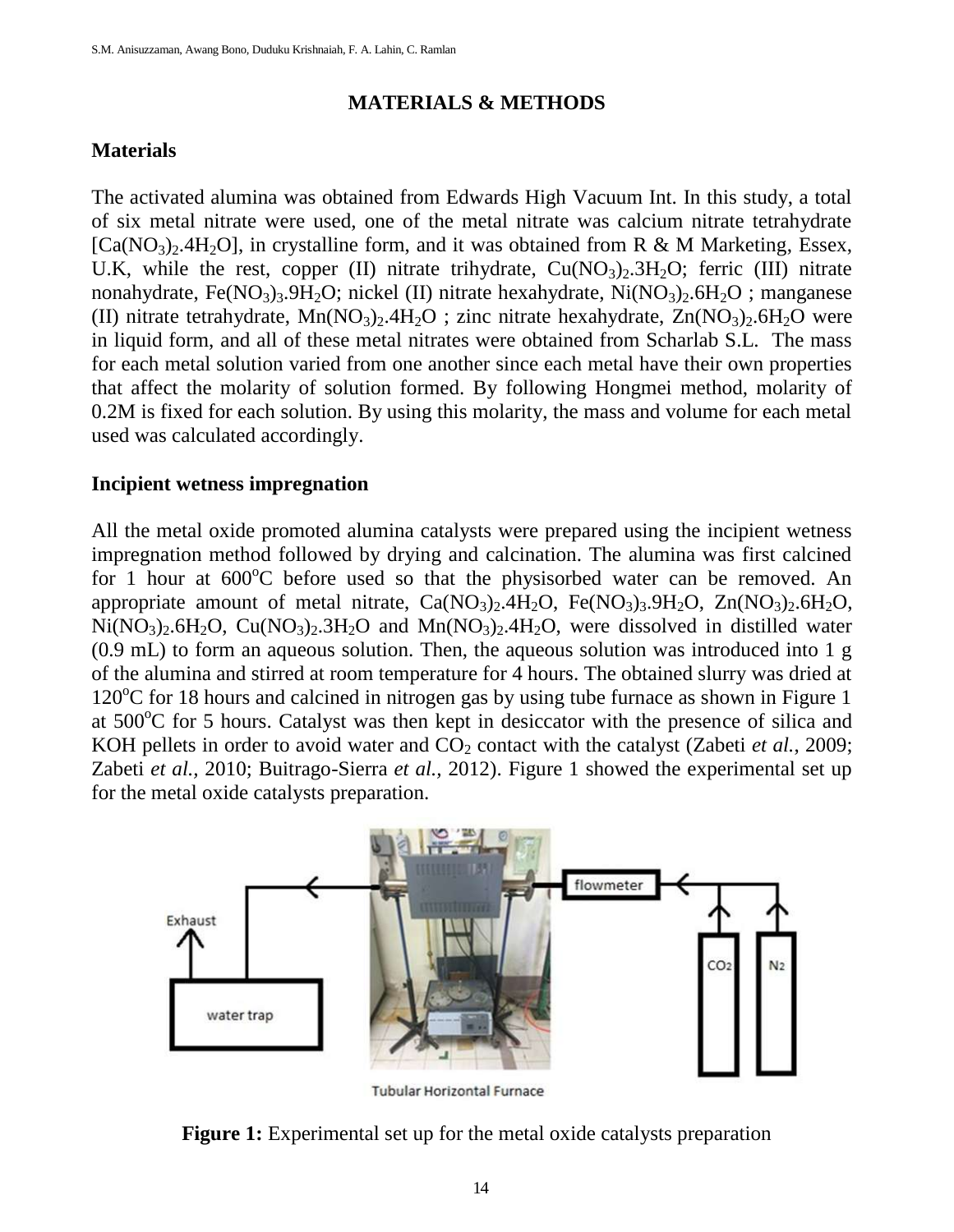## **Characterization of metal oxide promoted alumina catalyst**

The characterization of all six samples was carried out in order to determine the functional group present in the catalyst, thermal stability of the catalyst, surface morphology, surface area and porosity, metal content and particle size distribution of the catalysts.

#### **Surface morphology**

The surface morphology of metal oxide promoted alumina catalyst was done by using scanning electron microscope (SEM) Carl Zeiss Model MA10. The instrument set up were as follow; vacuum mode = variable pressure, magnifications =  $1000x$ , and signal VPSE G3 was chosen for non-conductive sample.

#### **Surface area and porosity**

The analysis in determining the surface area and total porosity of the metal oxide promoted alumina catalyst was done by using mercury intrusion porosimetry (MIP) of Thermo Electron Corporation (Pascal 440 Series). Mercury porosimetry technique is useful method to investigate the porous structure by giving reliable information such as pore size/volume distribution, particle size distribution, bulk density and specific surface area. About 0.80  $g \pm 0.05$  of sample was prepared and inserted into a dilatometer. Dilatometer was then placed into the mercury preparation machine. Before the mercury was purged into the dilatometer, vacuum was applied for 5 minutes. After that, mercury was filled slowly until it reached the half of the dilatometer. Then, the air was purged slowly to prevent any bubbles in the dilatometer. After that, the air was stopped and the vacuum was applied again for 5 minutes. Next, the mercury was filled until it reached the line mark at the tube that was attached to the dilatometer. The dilatometer was brought out and some oil was put after the line mark. The mercury was weighed using a mass balance. Finally, the dilatometer was placed in the porosimetry machine for analysis.

#### **Functional group**

The analysis of functional group was done using Cary 630 FTIR, Agilent Technologies and the name of method used was Betullin ATR 030714. Initially, the sample holder was cleaned by using propan-2-ol and kimwipes tissue to prevent the new samples that were analyzed from being contaminated. A small amount of sample  $(\sim 1 \text{ g})$  was placed on the sample holder. The FTIR was set to scan in the range of  $650 \text{ cm}^{-1}$  to  $4000 \text{ cm}^{-1}$ . After obtaining the results, the data was saved as ASCII file and then used to plot a graph in Microsoft Excel.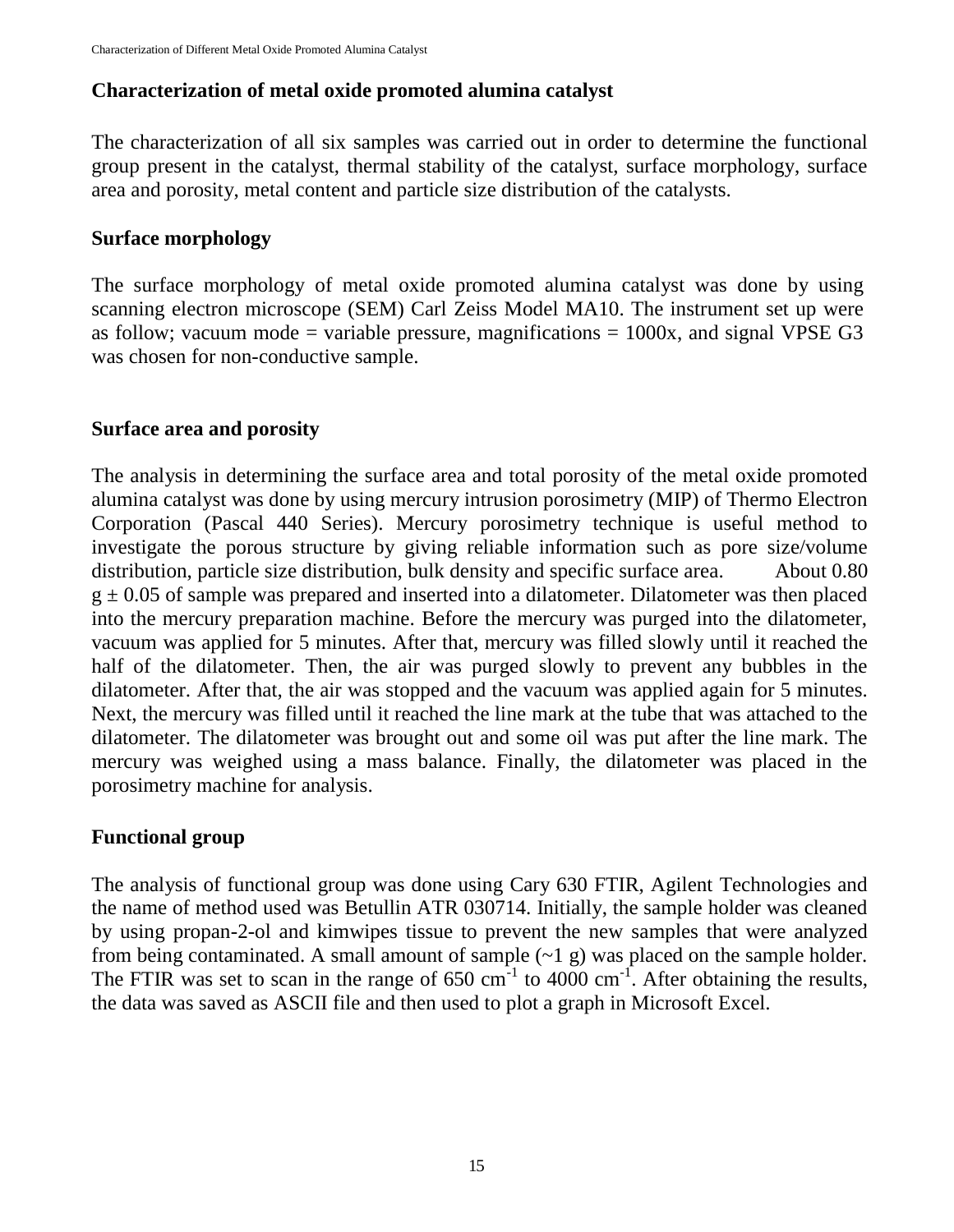## **Metal element**

The analysis of metal element contained in the catalysts samples were done by using Z-5000 Polarized Zeeman atomic absorbance spectrophotometer (AAS). To analyze the sample, it must be in liquid form. In order to convert the powder catalyst to liquid, the digest method was followed and standard solution for each sample was prepared.

### **Thermal stability**

The thermal stability of catalysts samples were analyzed by using TGA 6 Thermo-Gravimetric Analyzer (Perkin Almer). There are two analyses done which was thermal gravimetric analysis (TGA) and differential thermal analysis (DTA). TGA was used to determine a material's thermal stability and its fraction of volatile components by monitoring the weight change that occurs as a specimen is heated. The measurement is normally carried out in air or in an inert atmosphere, and the weight is recorded as a function of increasing temperature, some instruments also record the temperature difference between the specimen and one or more reference pans (differential thermal analysis, DTA). About 15 .0 mg  $\pm$  0.5 of samples were measured and placed in the sample holder in the instrument. The operating condition of the analysis was done at 50 to 1000 $^{\circ}$ C, ramped at 30 $^{\circ}$ C/min under the presence of nitrogen gas which flow was set at 100 mL/min. The collection of information on the decomposition of the sample was then interpreted based on the data obtained for TGA and DTA.

#### **Particle size**

The particle size distribution of the samples was done by using Malvern Zetasizer Nano Series Instrument with water as a dispersant with refractive index of 1.330. Initially, 0.5 g of each sample was prepared and placed in the beaker. After that, 20 mL of distilled water was poured into the beaker and mixed with the sample. The mixture was left to sediment for 24 hours before it can be pipetted. After the solution was pipetted, it was inserted to a specific cuvette of the instrument with minimum sample volume of 15µm.

## **RESULTS & DISCUSSION**

## **SEM analysis**

The SEM images of the alumina were shown in Figure 2 with the magnification of 1000x which operated at 15 kV. Based on the Figure 2, it showed that the alumina support showed uniform roughness at the surface with granular structure and had pores on the surface. Pores on the surface of the alumina were important because the pores would be introduced to the metal oxide catalyst by using impregnation method.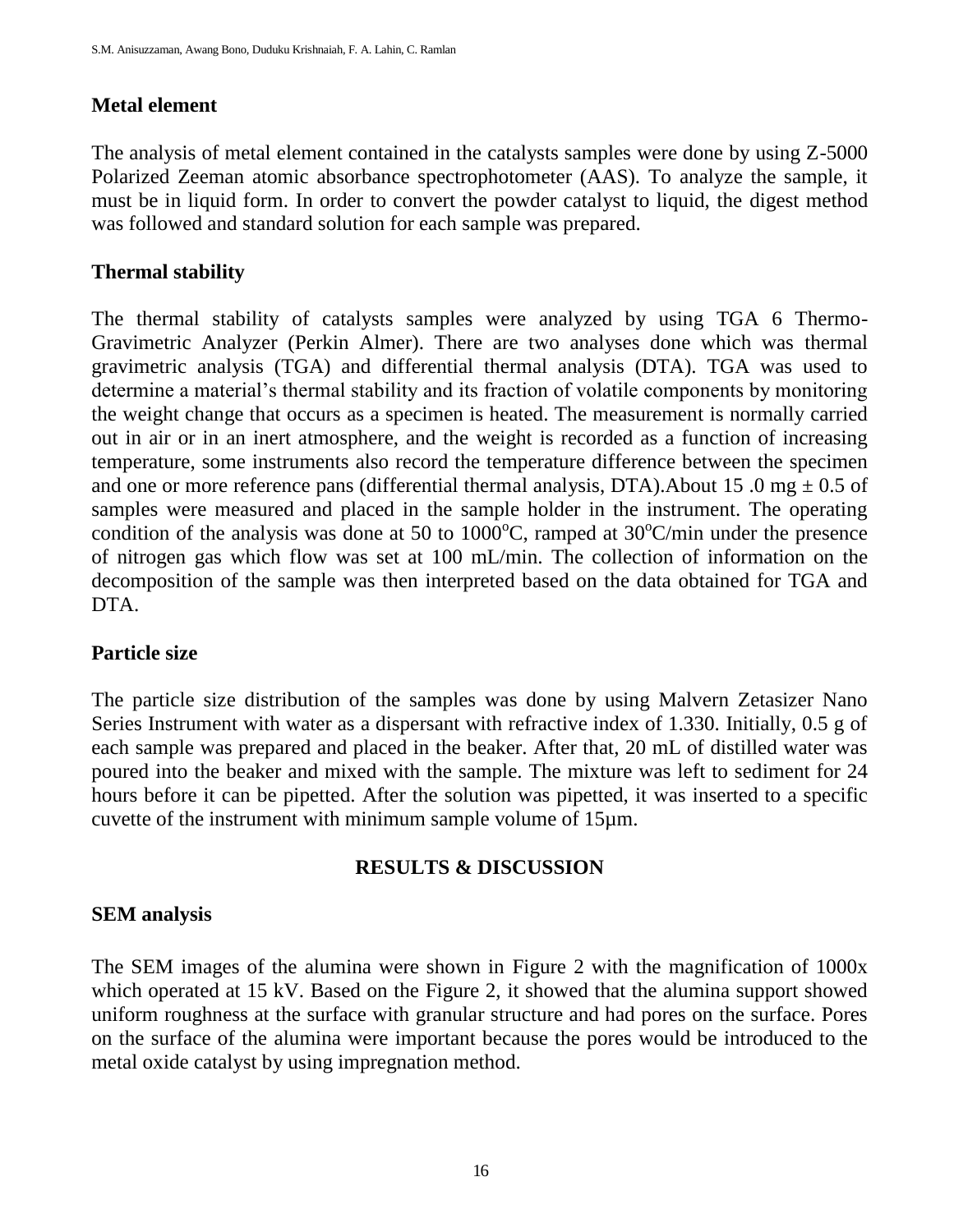

**Figure 2:** SEM micrographs (x1000 magnification) of alumina

#### **Surface area and porosity**

The activity of the catalytic system usually related to its textural properties, particularly, the specific surface area and the crystallite size. On account of this, the surface area and porosity of the alumina and metal oxide catalysts promoted alumina was done by using MIP. The results were shown in Table 2.

| Samples                            | Total specific        | Total    | Average pore | Total cumulative         |
|------------------------------------|-----------------------|----------|--------------|--------------------------|
|                                    | surface area, $m^2/g$ | porosity | diameter     | volume                   |
|                                    |                       | $(\% )$  | (nm)         | $\text{(mm}^3\text{/g)}$ |
| Alumina                            | 17.59                 | 14.21    | 25.83        | 173.33                   |
| $ZnO/Al_2O_3$                      | 22.07                 | 36.14    | 37.81        | 246.81                   |
| CaO/Al <sub>2</sub> O <sub>3</sub> | 23.84                 | 32.60    | 20.88        | 242.63                   |
| $MnO/Al_2O_3$                      | 24.78                 | 18.08    | 59.37        | 262.22                   |
| CuO/Al <sub>2</sub> O <sub>3</sub> | 26.14                 | 36.77    | 34.82        | 271.08                   |
| FeO/Al <sub>2</sub> O <sub>3</sub> | 26.72                 | 16.01    | 53.67        | 290.00                   |
| NiO/Al <sub>2</sub> O <sub>3</sub> | 28.55                 | 23.18    | 29.53        | 308.54                   |

**Table 2:** Data of porosimetry for alumina and metal oxide promoted alumina catalyst

Based on Table 2, all the metal oxide promoted alumina catalysts exhibited low specific surface areas ranging from 22.07 to 28.55  $m^2/g$ . NiO/Al<sub>2</sub>O<sub>3</sub> had the highest surface area within the catalysts. While  $ZnO/Al<sub>2</sub>O<sub>3</sub>$  showed the smallest surface area However, it could be observed that the specific surface area of the metal oxide promoted alumina catalysts were bigger than the area of the alumina support. It could be assumed that the impregnation method used did not cause any blockage of the support pores.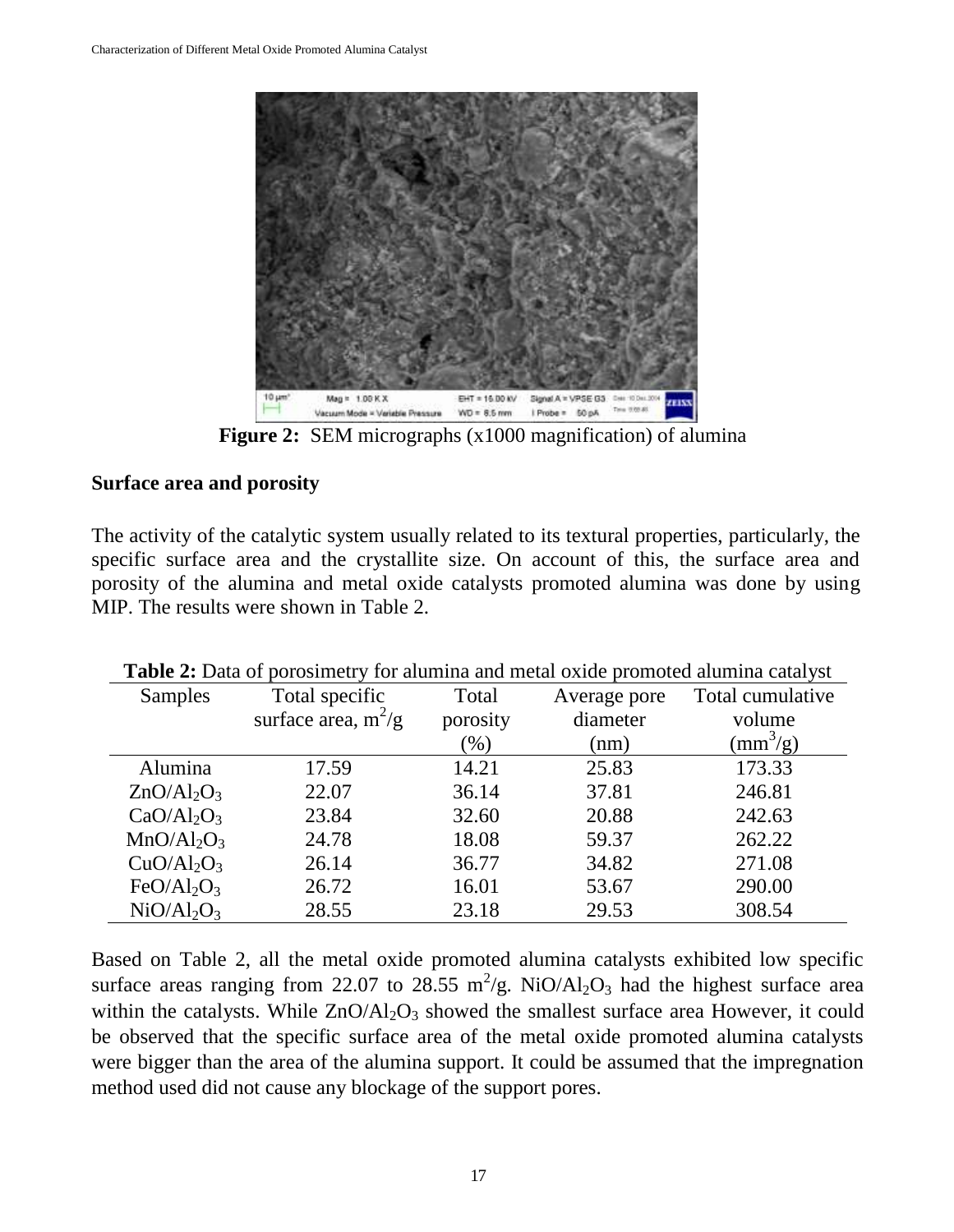According to Nascimento *et al.,* (2011), blockage will only occur when there was too long contact time between the support and the solution used for the impregnation in order to perform the ion exchange. High total porosity was shown by  $CuO/Al<sub>2</sub>O<sub>3</sub>$  and  $ZnO/Al<sub>2</sub>O<sub>3</sub>$ which were 36.77% and 36.14% respectively, while  $FeO/Al<sub>2</sub>O<sub>3</sub>$  had the lowest total porosity of 16.01%. Large surface area and high porosity would increase the rate of reaction. Large surface area allowed the penetration through the catalyst and therefore making it became easier , meanwhile high porosity allowed more molecule to molecule collision occur which also known as molecular diffusion. The largest pore diameter was recorded by  $MnO/Al_2O_3$ followed by FeO/Al<sub>2</sub>O<sub>3</sub> which were about 59.37 nm and 53.67 nm respectively. CaO/Al<sub>2</sub>O<sub>3</sub> showed the smallest pore diameter of 20.88 nm and it was even smaller than the alumina support which was 25.83 nm. The total cumulative volumes for all metal oxide catalysts were recorded higher than the cumulative volume of the alumina support where  $NiO/Al<sub>2</sub>O<sub>3</sub>$ stated the highest value of 308.54  $mm<sup>3</sup>/g$ . The increasing cumulative volume of the alumina support might be due to its non-affected structure which meant that there was no shrinkage or broken bonds within the alumina structure during the impregnation process (Pua *et al.,* 2011).

#### **FTIR analysis**

The results of the analysis functional group of metal oxide promoted alumina catalyst were as shown in Figure 3.



**Figure 3:** FTIR Spectra for CuO/Al<sub>2</sub>O<sub>3</sub>, CaO/Al<sub>2</sub>O<sub>3</sub>, FeO/Al<sub>2</sub>O<sub>3</sub>, MnO/Al<sub>2</sub>O<sub>3</sub>, NiO/Al<sub>2</sub>O<sub>3</sub>,  $ZnO/Al_2O_3$ 

Based on Figure 3, it could be observed that all metal oxide promoted alumina catalysts had similar wavenumber. Based on Li  $(2005)$ , the absorption bands at 1350 to 1500 cm<sup>-1</sup> associated with the  $CH_3$  deformation mode and the  $CH_2$  scissor mode. While, absorption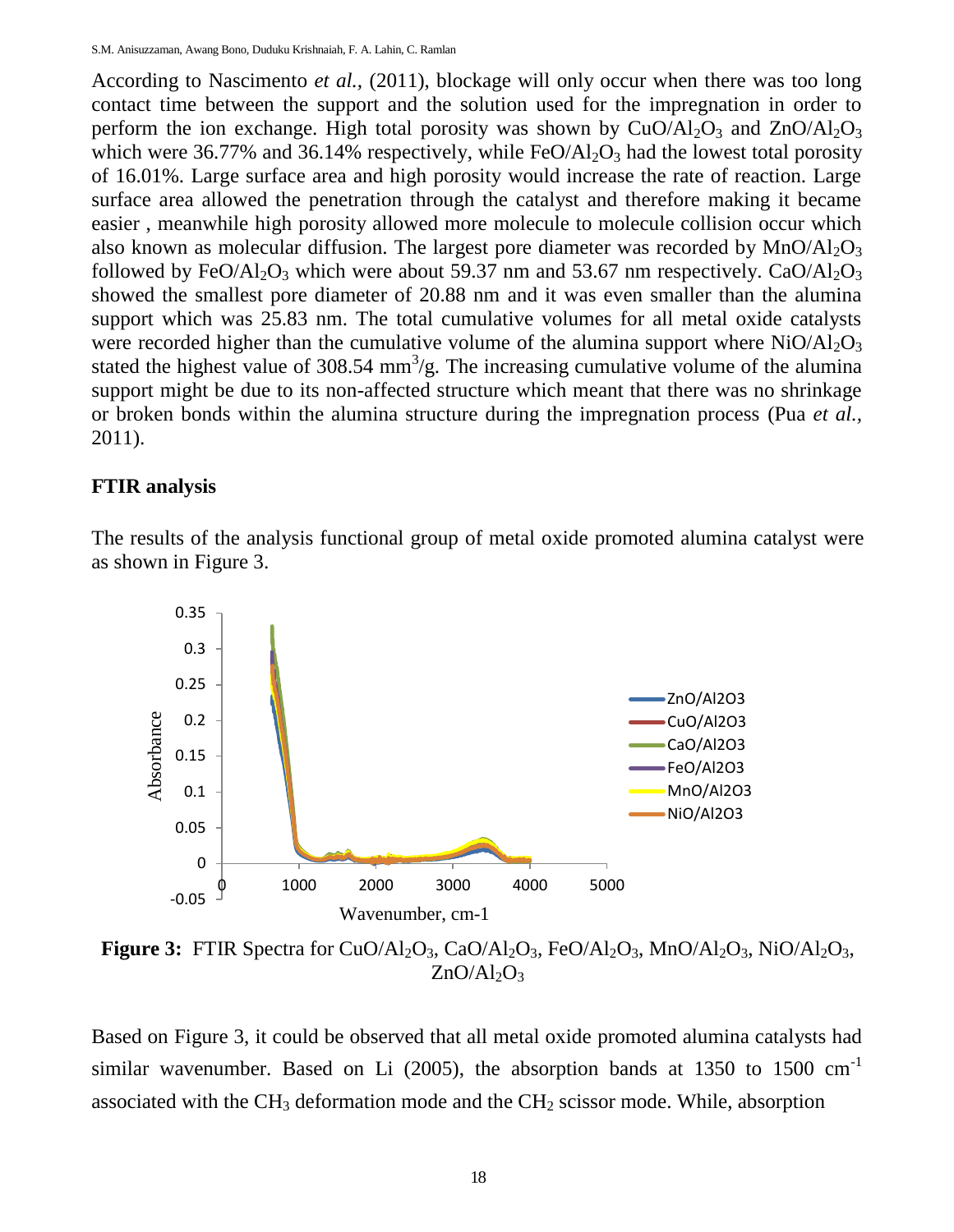band at 1635 cm<sup>-1</sup> assigned to the C=C stretching mode. Absorption due to C-H stretching modes between  $3100 \text{ to } 3000 \text{ cm}^{-1}$  were also observed even the peak could occur in a very small range. Plus, absorption bands at 1688 and 1709 cm<sup>-1</sup> were assigned to C=O stretching mode of the COOH group. However, all of these were possibly due to the by-products, since all the metal oxide promoted alumina catalyst were heavy metals and may not contain any functional group.

#### **Elemental compositions**

The metal oxide promoted alumina catalysts had been analyzed by using atomic absorption spectrophotometer to determine the selected elements that might exist in the samples. The results were shown in Table 3.

| <b>Table 3:</b> Concentration (ppm) of metal elements in catalyst samples |                     |       |       |       |  |  |  |
|---------------------------------------------------------------------------|---------------------|-------|-------|-------|--|--|--|
| Samples                                                                   | Concentration (ppm) |       |       |       |  |  |  |
|                                                                           | . а                 | ∪u    | Fe    | Zn    |  |  |  |
| $CaO/Al_2O_3$                                                             | $-0.037$            |       |       |       |  |  |  |
| CuO/Al <sub>2</sub> O <sub>3</sub>                                        |                     | 1.577 |       |       |  |  |  |
| FeO/Al <sub>2</sub> O <sub>3</sub>                                        |                     |       | 1.922 |       |  |  |  |
| $ZnO/Al_2O_3$                                                             |                     |       |       | l 491 |  |  |  |

From Table 3, it could be seen that only  $CaO/Al<sub>2</sub>O<sub>3</sub>$  obtained a negative value for the concentration which meant that there was no calcium element present in the catalyst. This might be due to the time taken for the impregnation method for  $CaO/Al_2O_3$ . The  $Ca(NO<sub>3</sub>)<sub>2</sub>$ .4H<sub>2</sub>O was in crystalline form and when it dissolved in 0.9 mL of distilled water, the solution that was formed was very little quantity in which it only can be stirred manually with the alumina instead of using the hot plate. It took 10 minutes for the impregnation of  $CaO/A<sub>12</sub>O<sub>3</sub>$  which was really short compared to the impregnation time for other catalysts which was approximately 4 hours. This was mainly because there was no ion exchange occurrence between the  $Ca(NO<sub>3</sub>)<sub>2</sub>$ .4H<sub>2</sub>O and alumina due to the very short time taken for impregnation.

#### **Thermal gravimetric analysis**

Based on the TGA, there were two analyses done in the same time which are TGA and DTA. TGA provided information about the percentage weight loss of the sample and DTA analyzed the decomposition of the functional group in the sample per unit time. Figure 4 and Figure 5 showed the sample results of  $CaO/Al<sub>2</sub>O<sub>3</sub>$  for TGA and DTA respectively.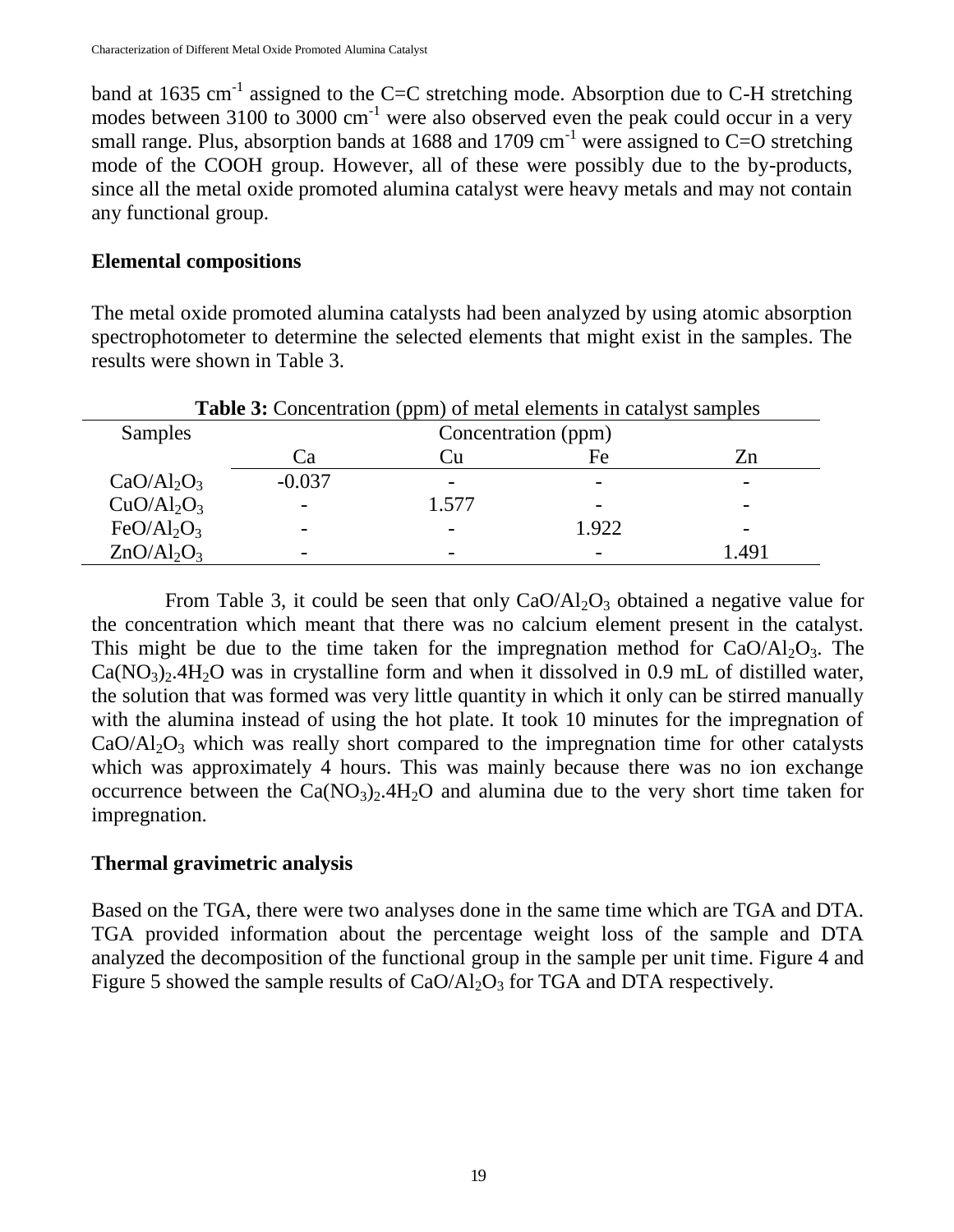

**Figure 4:** Thermal gravimetric analysis (TGA) of CaO/Al<sub>2</sub>O<sub>3</sub>



Based on the result of TGA, it could be observed that the  $CaO/Al_2O_3$  showed only a slight decrease in weight up to  $100^{\circ}$ C. Generally, all the metal oxide promoted alumina catalyst had shown the same results, it could be observed that there was no change except for the weight loss that corresponded to liberation of adsorbed moisture between room temperature and  $100^{\circ}$ C (Ookawa 2012). Besides that, no other losses were recorded in the temperature range of 150 to 1000<sup>o</sup>C. It was because the temperature from 0 to 800<sup>o</sup>C was basically to measure the organic burning. Since all of the samples were in metal oxide state, not organic, it would be burnt at the temperature of  $1500^{\circ}$ C and above. However, the available analyzer could only reach the burning temperature of a maximum of  $1000^{\circ}$ C. The final weights (mg) of CaO/ Al<sub>2</sub>O<sub>3</sub>, CuO/ Al<sub>2</sub>O<sub>3</sub>, FeO/ Al<sub>2</sub>O<sub>3</sub>, MnO/ Al<sub>2</sub>O<sub>3</sub>, NiO/ Al<sub>2</sub>O<sub>3</sub> and ZnO/ Al<sub>2</sub>O<sub>3</sub> up to 1000<sup>o</sup>C were 13.26 mg, 14.50 mg, 13.30 mg, 14.08 mg, 13.56 mg and 13.96 mg, respectively. On the other hand, the decomposition of moisture could be seen clearly in DTA (in mg/min) as shown in Figure 5, which was interconnected with TGA analysis, between 30 to  $100^{\circ}$ C.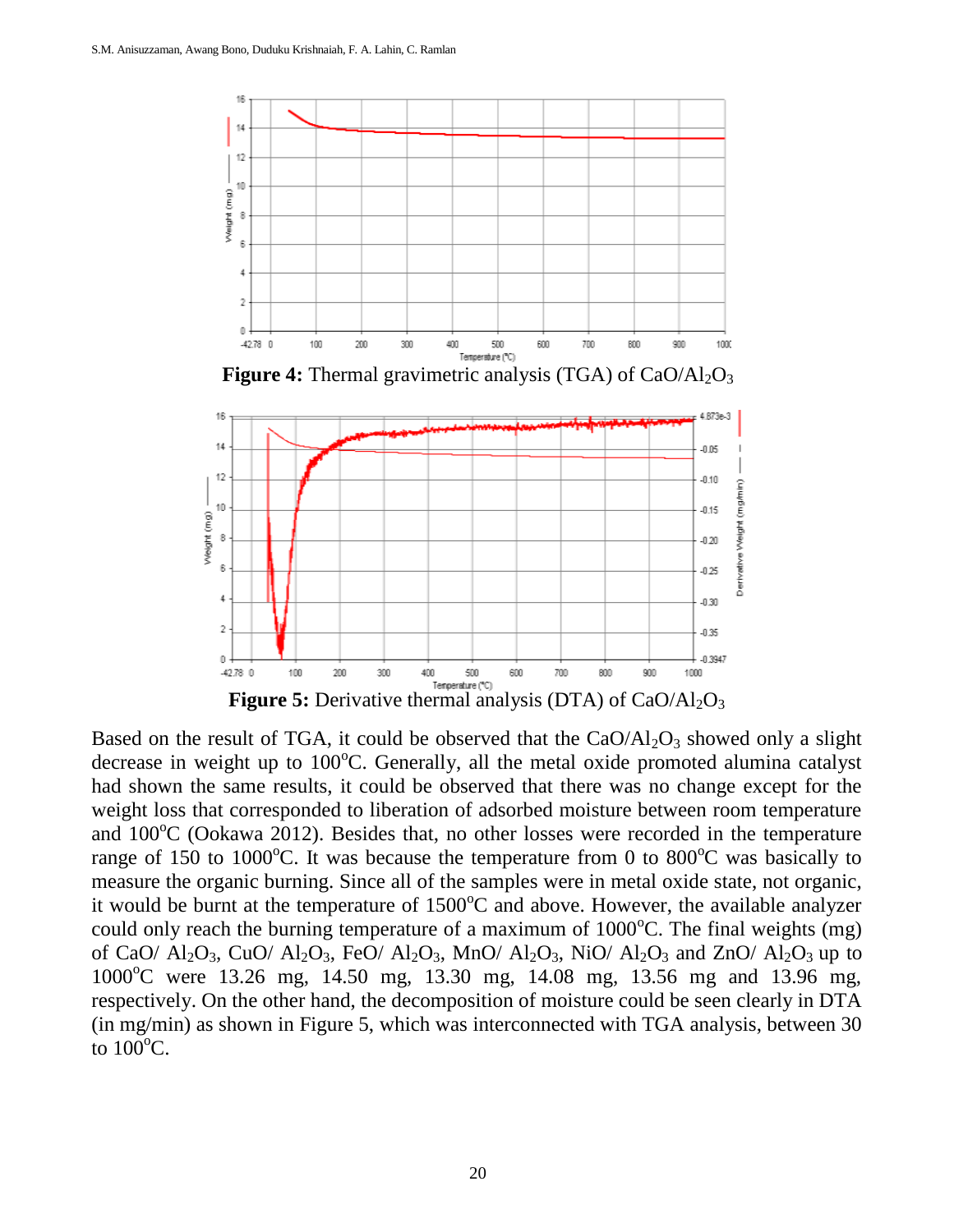### **Particle size distribution**

The particle size distribution was analyzed by using the Zetasizer in determining the size of the particle of metal oxide promoted alumina catalysts. The result of particle size distribution by intensity of metal oxide promoted alumina catalyst was shown in Figure 6.



**Figure 6:** Particle size distribution based on intensity for metal oxide promoted alumina catalyst

Based on Figure 4, the particle size distribution by intensity of  $Cu/Al_2O_3$  and FeO/Al<sub>2</sub>O<sub>3</sub> stated the larger particle size of 5560 nm. Whereas NiO/Al<sub>2</sub>O<sub>3</sub> and MnO/Al<sub>2</sub>O<sub>3</sub> recorded the smallest particle size which was 1281 nm. It could be observed that  $NiO/Al<sub>2</sub>O<sub>3</sub>$ ,  $CaO/Al_2O_3$ , MnO/Al<sub>2</sub>O<sub>3</sub> and FeO/Al<sub>2</sub>O<sub>3</sub> showed a normal continuous distribution graph which was a bell shaped graph. However, for  $CuO/Al<sub>2</sub>O<sub>3</sub>$  and  $ZnO/Al<sub>2</sub>O<sub>3</sub>$ , the shape of the graph was slightly different. This might be due to the inconsistent data values obtained during the analysis. The particle size distribution analysis showed the particle size mean based on intensity of CaO/Al<sub>2</sub>O<sub>3</sub>, CuO/Al<sub>2</sub>O<sub>3</sub>, FeO/Al<sub>2</sub>O<sub>3</sub>, MnO/Al<sub>2</sub>O<sub>3</sub>, NiO/Al<sub>2</sub>O<sub>3</sub> and  $ZnO/Al_2O_3$  were 2305 nm, 5560 nm, 5560 nm, 1281 nm, 1281 nm and 3580 nm, respectively.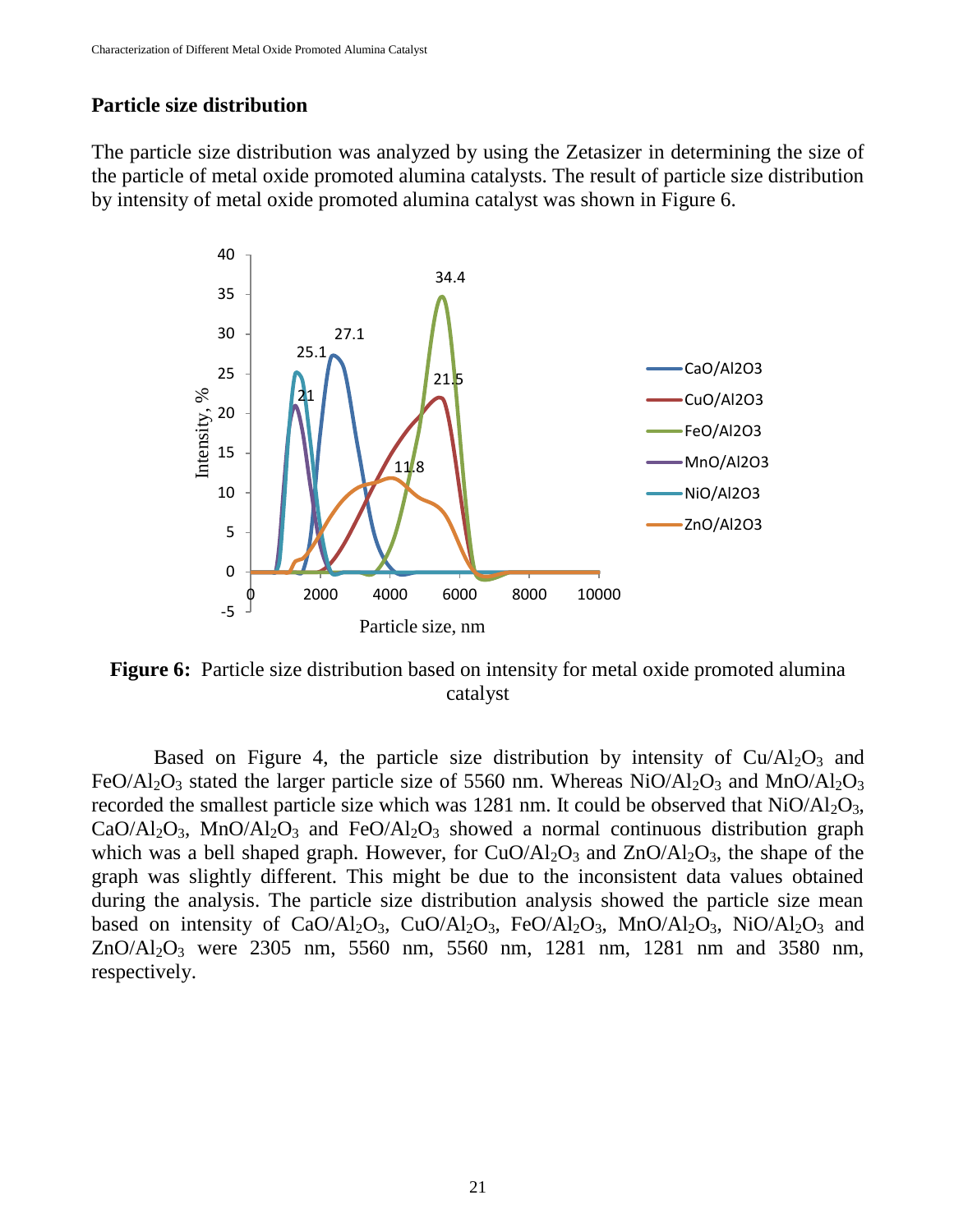#### **CONCLUSION**

Based on the AAS analysis, from four metal oxides promoted alumina catalysts that were analyzed, only metal content of Cu, Fe and Zn were present in  $CuO/AI_2O_3$ , FeO/Al<sub>2</sub>O<sub>3</sub> and  $ZnO/Al_2O_3$  meanwhile Ca element was absent in CaO/Al<sub>2</sub>O<sub>3</sub>. Throughout the TGA and DTA analysis, above the temperature of  $100^{\circ}$ C all catalyst samples showed a stable result. Furthermore, alumina support that was analyzed by using SEM was observed to have pores on the surface which could be introduced to the metal solution for impregnation method. On the other hand, the automated mercury porosimetry analysis showed that  $CaO/Al_2O_3$ ,  $CuO/Al_2O_3$ and  $ZnO/Al_2O_3$  had high total porosity (%). Based on results from Zetasizer, all the catalyst samples demonstrated different particle sizes in the range of 800-6500 nm based on their intensity.

#### **REFERENCES**

- Aliyu, A. S., Ramli, A. T.,Saleh, M. A. 2014. Environmental impact assessment of a new nuclear power plant (NPP) based on atmospheric dispersion modeling. *[Stochastic](https://link.springer.com/journal/477)  [Environmental Research and Risk Assessment](https://link.springer.com/journal/477)* 28 (7): 1897-1911.
- Bakar, W. A.W. A., Othman, M.Y., Ali, R. Yong, C.K., Toemen, S. 2009. The investigation of active sites on nickel oxide based catalysts towards the in-situ reactions of methanation and desulfurization. *Modern Applied Science* 3(2): 35-43.
- Bridgwater, A.V. 2012. Review of fast pyrolysis of biomass and product upgrading. *[Biomass](http://www.sciencedirect.com/science/journal/09619534) and [Bioenergy](http://www.sciencedirect.com/science/journal/09619534)* 38: 68-94.
- Buitrago-Sierra, R., [Ruiz-Martínez,](http://www.sciencedirect.com/science/article/pii/S0021979712006406) J., [Serrano-Ruiz,](http://www.sciencedirect.com/science/article/pii/S0021979712006406) J.C., [Rodríguez-Reinoso,](http://www.sciencedirect.com/science/article/pii/S0021979712006406) F., [A.](http://www.sciencedirect.com/science/article/pii/S0021979712006406) [Sepúlveda-Escribano](http://www.sciencedirect.com/science/article/pii/S0021979712006406) A. 2012. Ethanol Steam Reforming on Ni/Al2O3 Catalysts: Effect of the Addition of Zn and Pt. *Journal of Colloid and [Interface](http://www.sciencedirect.com/science/journal/00219797) Science* 383(1): 148-154.
- Dorado, M.P. Ballesteros, E. Arnal,. J. M. Gómez, J. López, F.J. 2003. Exhaust emissions from a diesel engine fueled with transesterified waste olive oil. *Fuel* 82(11): 311- 1315.
- Gan, P. Y., Li, Z. D. 2008. An econometric study on long-term energy outlook and the implications of renewable energy utilization in Malaysia. *Energy Policy* 36(2):890- 899.
- Haber, J., Block, J. H., Delmon, B. 1995. Manual of methods and procedures for catalyst characterization. *Pure and Applied Chemistry* 67: 1257-1306.
- Hagen, J. 2006. Industrial catalysis: A practical approach. *Wiley-VCH Verlag GmbH & Co.*, 1-14.
- Hashim H, Ho, W. S. 2011. Renewable energy policies and initiatives for a sustainable energy future in Malaysia. *Renewable and [Sustainable](http://www.sciencedirect.com/science/journal/13640321) Energy Reviews* 15(9):4780- 4787.
- Huang, H., Young, N., Williams, B.P. , Taylor, S.H., Hutchings, G. 2005. COS hydrolysis using zinc-promoted alumina catalysts. *Catalysis Letters* 104(1): 17-21.